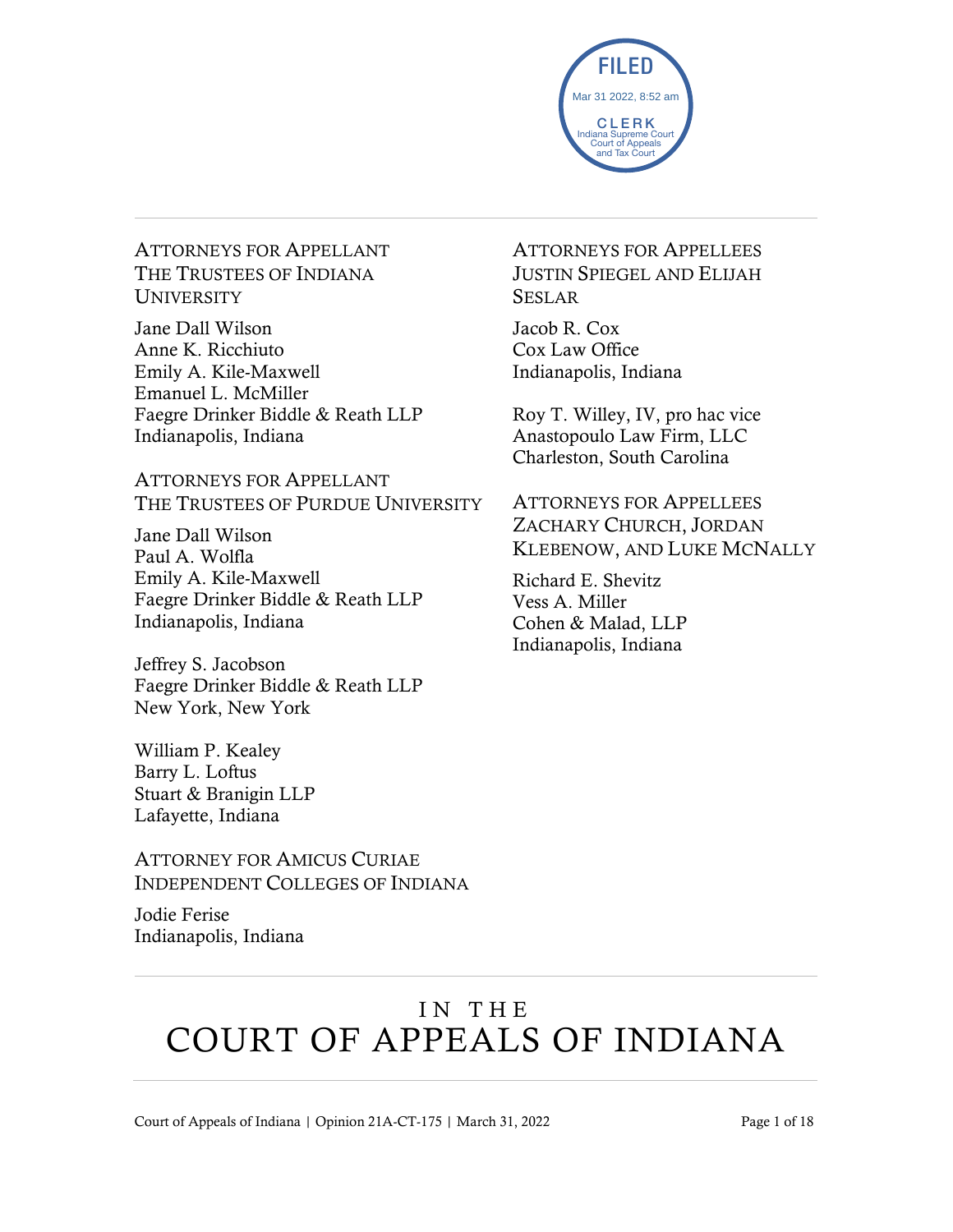| The Trustees of Indiana<br>University,<br>Appellant-Defendant,          | March 31, 2022<br>Court of Appeals Case No.<br>21A-CT-175                                                                                               |                                       |                                                                   |
|-------------------------------------------------------------------------|---------------------------------------------------------------------------------------------------------------------------------------------------------|---------------------------------------|-------------------------------------------------------------------|
| V.<br>Justin Spiegel,<br>Appellee-Plaintiff                             | Interlocutory Appeal from the<br>Monroe Circuit Court<br>The Honorable Nathan G. Nikirk,<br>Special Judge<br>Trial Court Cause No.<br>53C06-2005-CT-771 |                                       |                                                                   |
|                                                                         |                                                                                                                                                         | The Trustees of Purdue<br>University, | Interlocutory Appeal from the<br><b>Tippecanoe Superior Court</b> |
|                                                                         |                                                                                                                                                         | Appellant-Respondent,                 | The Honorable Steven P. Meyer,<br>Judge                           |
| V.                                                                      | Trial Court Cause No.<br>79D02-2005-PL-59                                                                                                               |                                       |                                                                   |
| Elijah Seslar, Zachary Church,<br>Jordan Klebenow, and Luke<br>McNally, |                                                                                                                                                         |                                       |                                                                   |
| <i>Appellees-Plaintiffs</i>                                             |                                                                                                                                                         |                                       |                                                                   |

#### Crone, Judge.

### Case Summary

Court of Appeals of Indiana | Opinion 21A-CT-175 | March 31, 2022 Page 2 of 18 [1] In March 2020, as the deadly COVID-19 pandemic swept through Indiana, the governor issued a series of executive orders declaring a public health disaster emergency, imposing social-distancing and stay-at-home requirements, and allowing educational institutions to continue operations, but only for purposes of facilitating distance learning. Indiana University (IU) and Purdue University (Purdue) (the Universities) moved all in-person classes online for the rest of the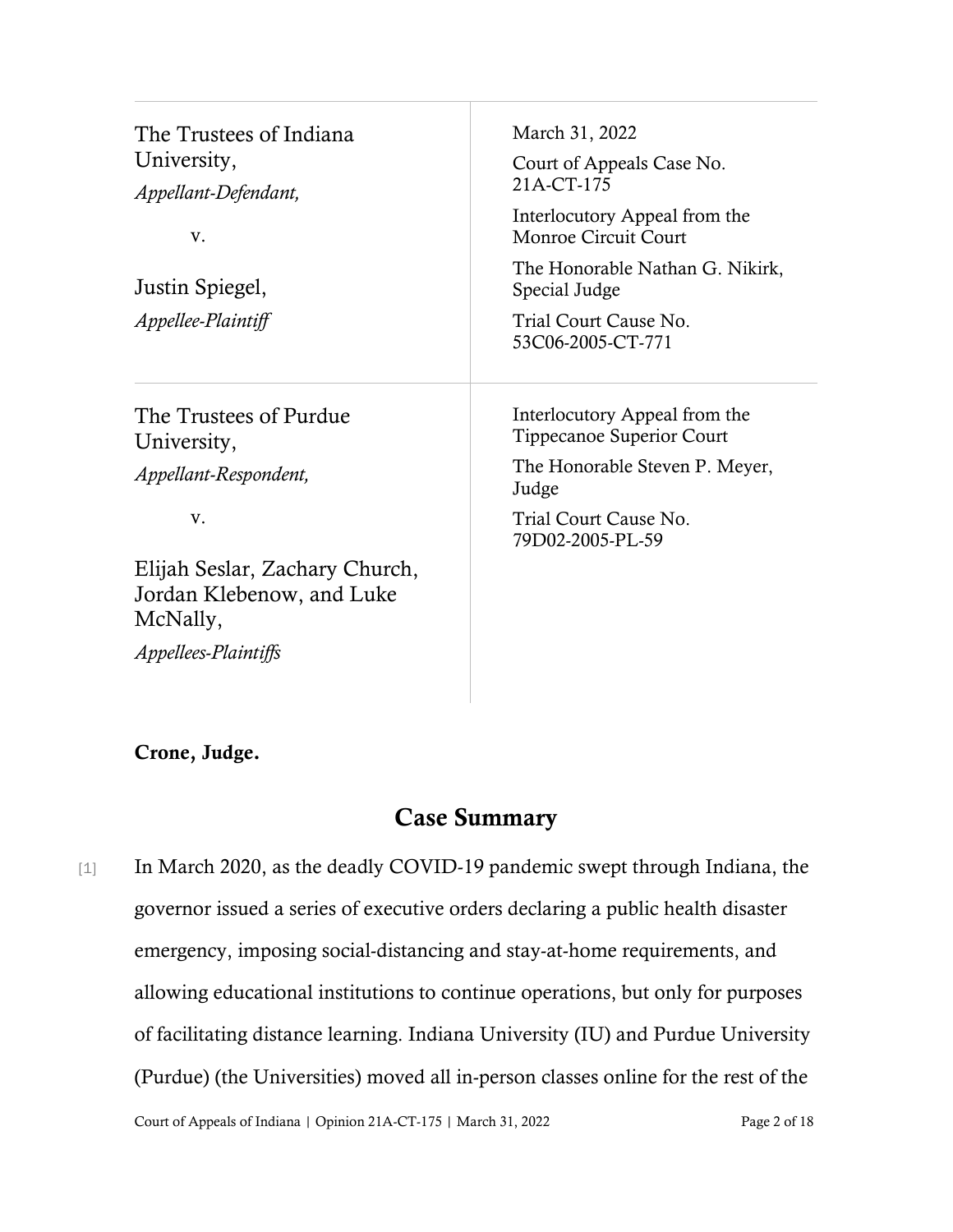semester, closed campus facilities, and urged students to return to their homes. Students at the Universities (the Plaintiffs) filed class-action complaints, one against IU and two against Purdue, alleging that the Universities breached contractual promises for in-person instruction, services, activities, housing, and meals, and requesting prorated refunds of tuition, student fees, and room and board fees as damages. In the alternative, the complaints alleged that the Universities were unjustly enriched by retaining those funds. IU filed a motion for judgment on the pleadings, which was denied in full, and Purdue filed motions to dismiss for failure to state a claim, which were largely denied. In this consolidated appeal, the Universities argue that the trial courts erred in denying their motions. Finding no error, we affirm.

#### Facts and Procedural History

[2] The Universities are institutions of higher learning located in Indiana. Both offer "in-person, hands-on programs," as well as "fully online distance-learning programs," which are marketed and priced "as separate and distinct products." Appellants' App. Vol. 2 at 20 (Spiegel's complaint); Appellants' App. Vol. 3 at 39 (Seslar's complaint). In the spring of 2020, Justin Spiegel was enrolled as a full-time student in IU's undergraduate program at its Bloomington campus; Elijah Seslar was enrolled as a full-time student in Purdue's undergraduate program at its Fort Wayne campus; and Zachary Church, Jordan Klebenow, and Luke McNally were enrolled as full-time students in Purdue's undergraduate program at its West Lafayette campus. As a precondition of enrollment, the Plaintiffs paid tuition, mandatory student fees for various on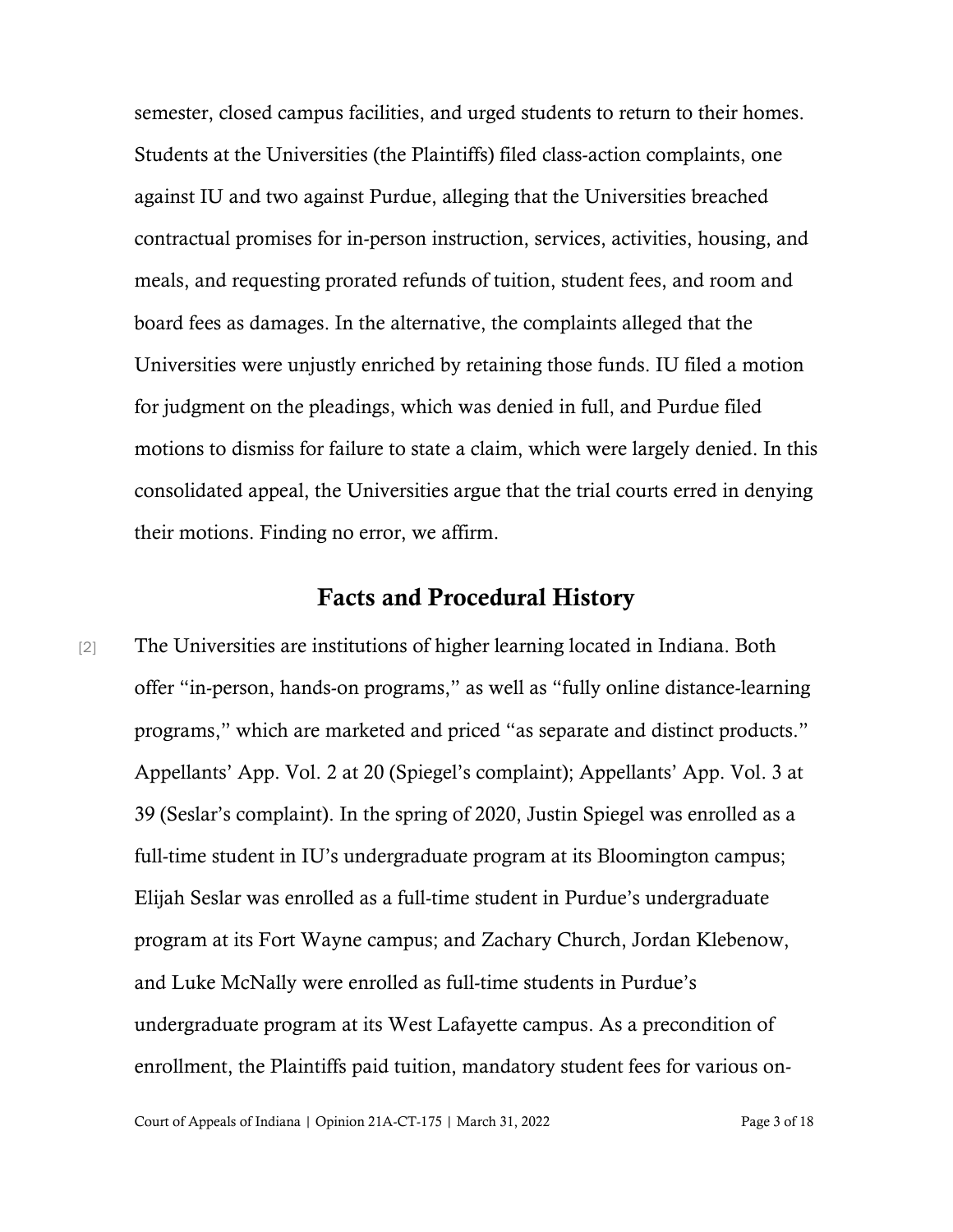campus activities, services, courses, and programs, and room and board fees for on-campus housing and meals.

- [3] In March 2020, as the COVID-19 pandemic was spreading rapidly through Indiana and the rest of the country, Governor Eric Holcomb issued a series of executive orders declaring a public health disaster emergency, imposing socialdistancing and stay-at-home requirements, allowing educational institutions to continue operations, but only for purposes of facilitating distance learning, and allowing travel to or from educational institutions for the limited purposes of receiving materials for distance learning, meals, and related services. [1](#page-3-0) The Universities moved all in-person classes online for the rest of the spring semester, closed campus facilities, urged students who had already left campus for spring break not to return, and urged those still on campus to return to their permanent homes. IU announced that it would issue prorated refunds for room and board fees. Purdue announced that students would receive a \$750 credit to their student accounts if they vacated residence halls by a certain date and also offered credits for the purchase of future meals.
- [4] The spring semester for both Universities ended in May 2020. That same month, Spiegel filed a class-action complaint against IU's board of trustees. Spiegel alleged that IU breached contractual promises for in-person instruction,

<span id="page-3-0"></span><sup>&</sup>lt;sup>1</sup> We take judicial notice of the executive orders pursuant to Indiana Evidence Rule 201. The Universities cited the orders in their submissions below, and none of the Plaintiffs objected to the Universities' requests for the trial courts to take judicial notice of them.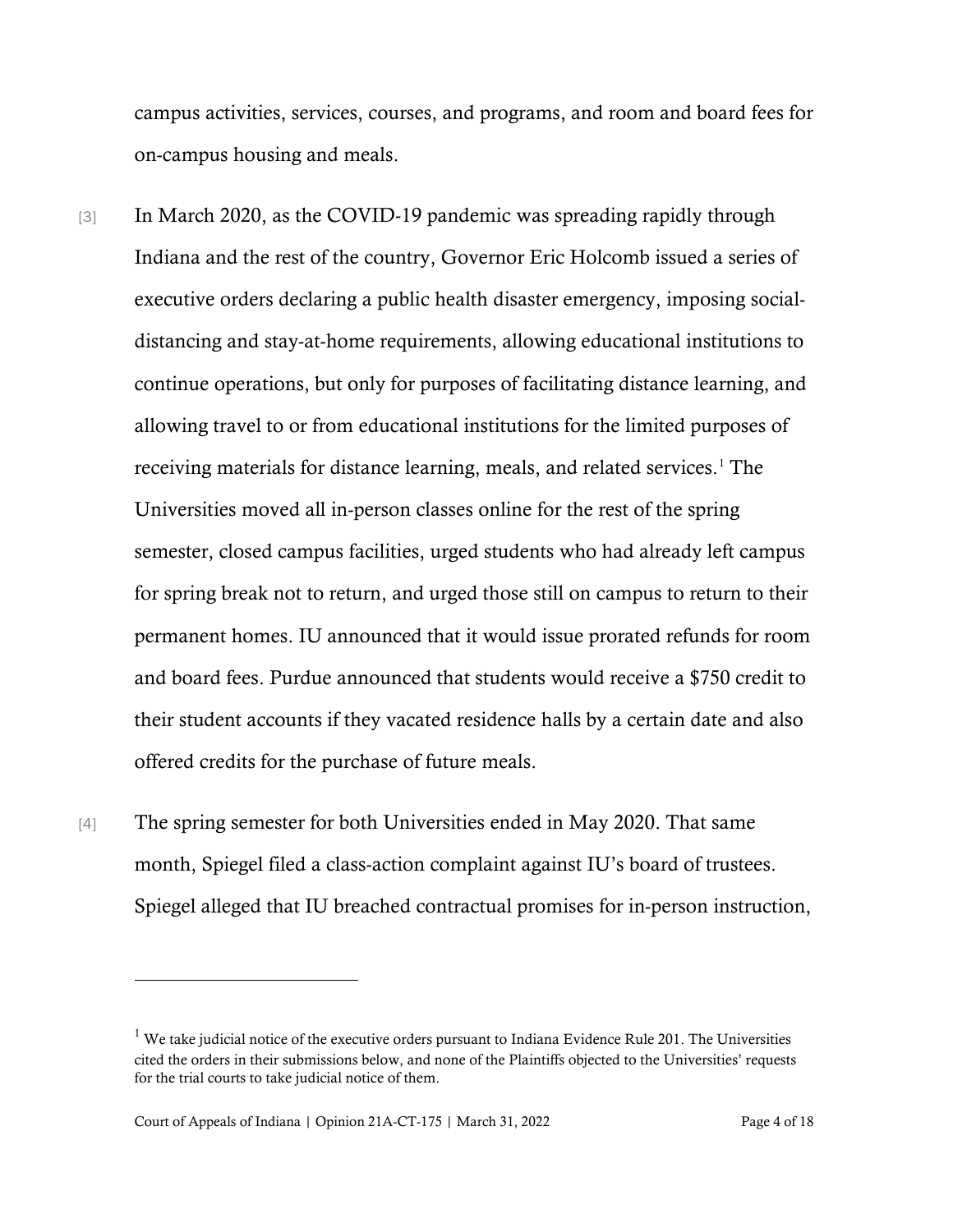services, and activities, and requested prorated refunds of tuition and student fees as damages. In the alternative, Spiegel alleged that IU was unjustly enriched by retaining those funds. IU filed an answer and a motion for judgment on the pleadings pursuant to Indiana Trial Rule 12(C). After a hearing, the trial court denied IU's motion.

- [5] Also in May 2020, Seslar filed a class-action complaint against Purdue's board of trustees, raising claims similar to those raised in Spiegel's complaint and requesting similar relief. And in June 2020, Church, Klebenow, and McNally (the Church plaintiffs) filed a class-action complaint against Purdue's board of trustees, raising claims similar to those raised in the Spiegel and Seslar complaints, as well as breach-of-contract and unjust-enrichment claims regarding room and board fees. Seslar's and the Church plaintiffs' cases were consolidated, and Purdue filed motions to dismiss their complaints for failure to state a claim pursuant to Indiana Trial Rule 12(B)(6). After a hearing, the trial court denied Purdue's motion to dismiss Seslar's claims. The court granted Purdue's motion to dismiss the Church plaintiffs' breach-of-contract claim regarding program-specific fees and their unjust-enrichment claims regarding room and board fees, but denied the motion as to the remaining claims.
- [6] The Church plaintiffs did not appeal the trial court's ruling. The Universities moved to certify the rulings in their respective cases for interlocutory appeal, which the trial courts granted. This Court accepted jurisdiction and consolidated the appeals. Additional facts will be provided below.

Court of Appeals of Indiana | Opinion 21A-CT-175 | March 31, 2022 Page 5 of 18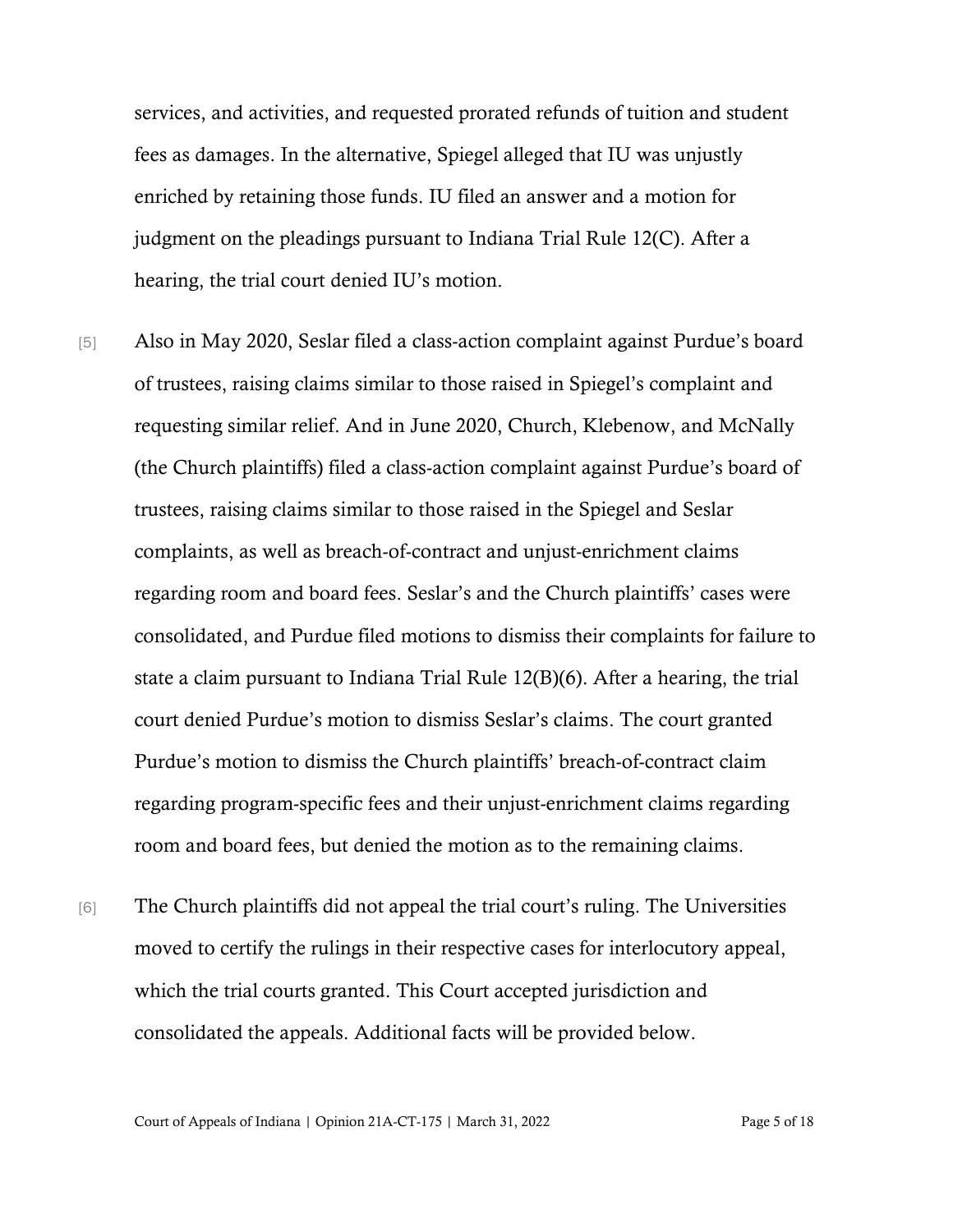### Discussion and Decision

- [7] We review de novo a ruling on a motion for judgment on the pleadings. *Consol. Ins. Co. v. Nat'l Water Servs., Inc.*, 994 N.E.2d 1192, 1196 (Ind. Ct. App. 2013), *trans. denied*. [2](#page-5-0) We accept the well-pled material facts alleged in the complaint as true, and we base our ruling solely on the pleadings, supplemented by any facts of which we may take judicial notice. *Id*. The pleadings include a complaint and an answer, as well as any written instruments attached to a pleading, pursuant to Indiana Trial Rule 9.2. *Id*. "A Rule 12(C) motion for judgment on the pleadings is to be granted 'only where it is clear from the face of the complaint that under no circumstances could relief be granted.'" *Id*. (quoting *Murray v. City of Lawrenceburg*, 925 N.E.2d 728, 731 (Ind. 2010)).
- [8] Likewise, we review de novo a ruling on a motion to dismiss for failure to state a claim. *Shi v. Yi*, 921 N.E.2d 31, 36-37 (Ind. Ct. App. 2010). Such a motion tests the legal sufficiency of the complaint, i.e., whether the allegations in the complaint establish any set of circumstances under which the plaintiff would be entitled to relief. *Id*. at 37. Thus, while we do not test the sufficiency of the facts alleged as to their adequacy to provide recovery, we do test their sufficiency as to whether they have stated some factual scenario in which a legally actionable injury has occurred. *Id*. A court should accept the facts alleged in the complaint as true and draw every reasonable inference in the plaintiff's favor. *Id*.

<span id="page-5-0"></span><sup>&</sup>lt;sup>2</sup> Consequently, we need not give "close scrutiny" to the trial court's ruling in Spiegel's case "given that the court adopted [his] findings verbatim[,]" as IU suggests. Appellants' Br. at 48.

Court of Appeals of Indiana | Opinion 21A-CT-175 | March 31, 2022 Page 6 of 18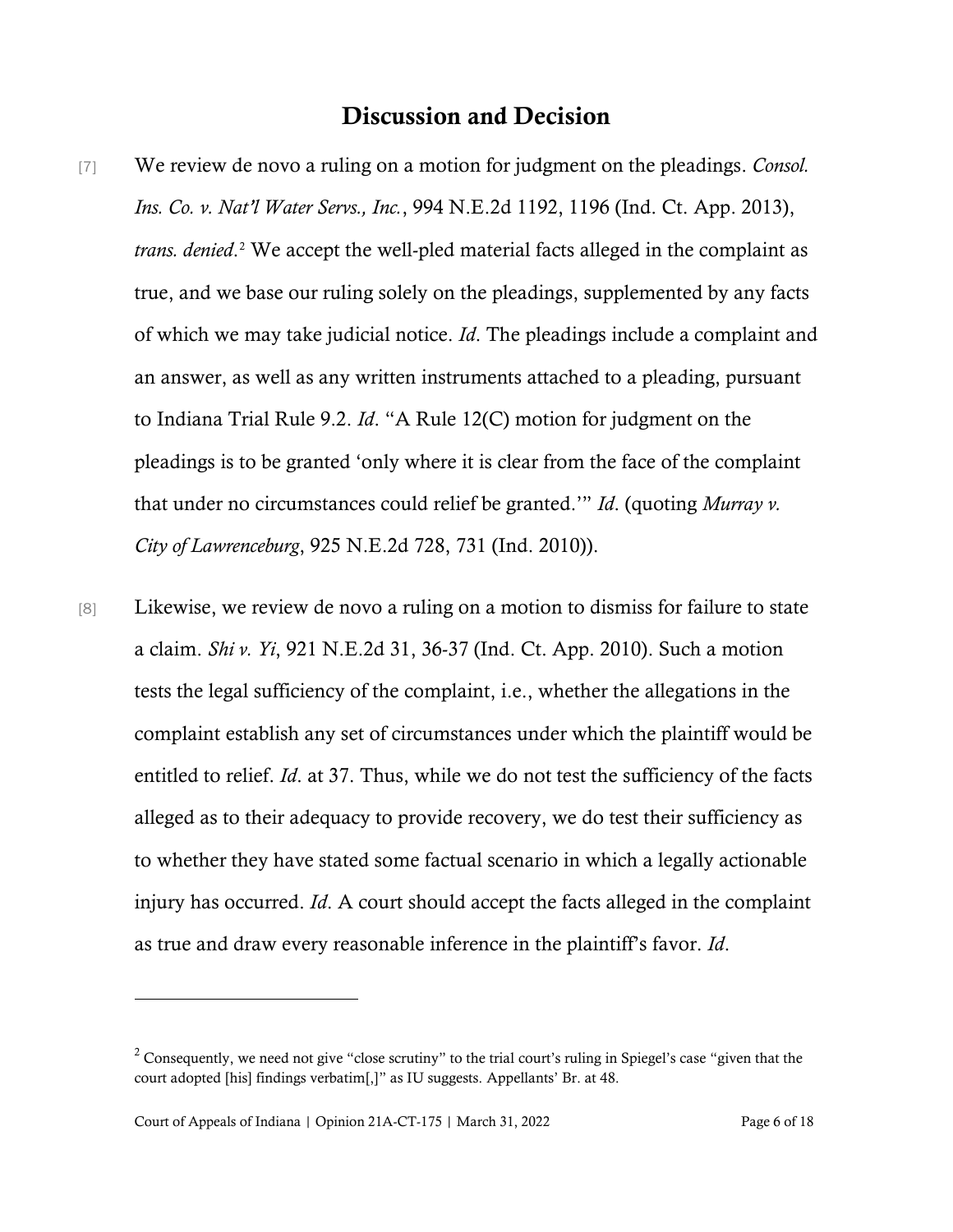"However, a court need not accept as true allegations that are contradicted by other allegations or exhibits attached to or incorporated in the pleading. Courts also need not accept as true conclusory, nonfactual assertions or legal conclusions." *Id*. (citation omitted).

- [9] Indiana Trial Rule 8(A) "requires only 'a short and plain statement of the claim showing that the pleader is entitled to relief.'" *McCalment v. Eli Lilly & Co.*, 860 N.E.2d 884, 890 (Ind. Ct. App. 2007). "Although the plaintiff need not set out in precise detail the facts upon which the claim is based, he must still plead the operative facts necessary to set forth an actionable claim." *Id*. "A complaint's allegations are sufficient if they put a reasonable person on notice as to why plaintiff sues. Defendants thereafter may 'flesh out' the evidentiary facts through discovery[.]" *Capitol Neon Signs, Inc. v. Ind. Nat'l Bank*, 501 N.E.2d 1082, 1085 (Ind. Ct. App. 1986); *see also Tony v. Elkhart Cnty.*, 851 N.E.2d 1032, 1035 (Ind. Ct. App. 2006) ("A complaint is sufficient if it states any set of allegations, no matter how inartfully pleaded, upon which the trial court could have granted relief."). "We view motions to dismiss for failure to state a claim with disfavor because such motions undermine the policy of deciding causes of action on their merits." *Id*. "A dismissal under Trial Rule 12(B)(6) is improper unless it appears to a certainty that the plaintiff would not be entitled to relief under any set of facts." *King v. S.B.*, 837 N.E.2d 965, 966 (Ind. 2005).
- Court of Appeals of Indiana | Opinion 21A-CT-175 | March 31, 2022 Page 7 of 18 [10] At this point, we observe that many similar COVID-related lawsuits against educational institutions have made (and are making) their way through state and federal courts across the country, and many rulings have been issued on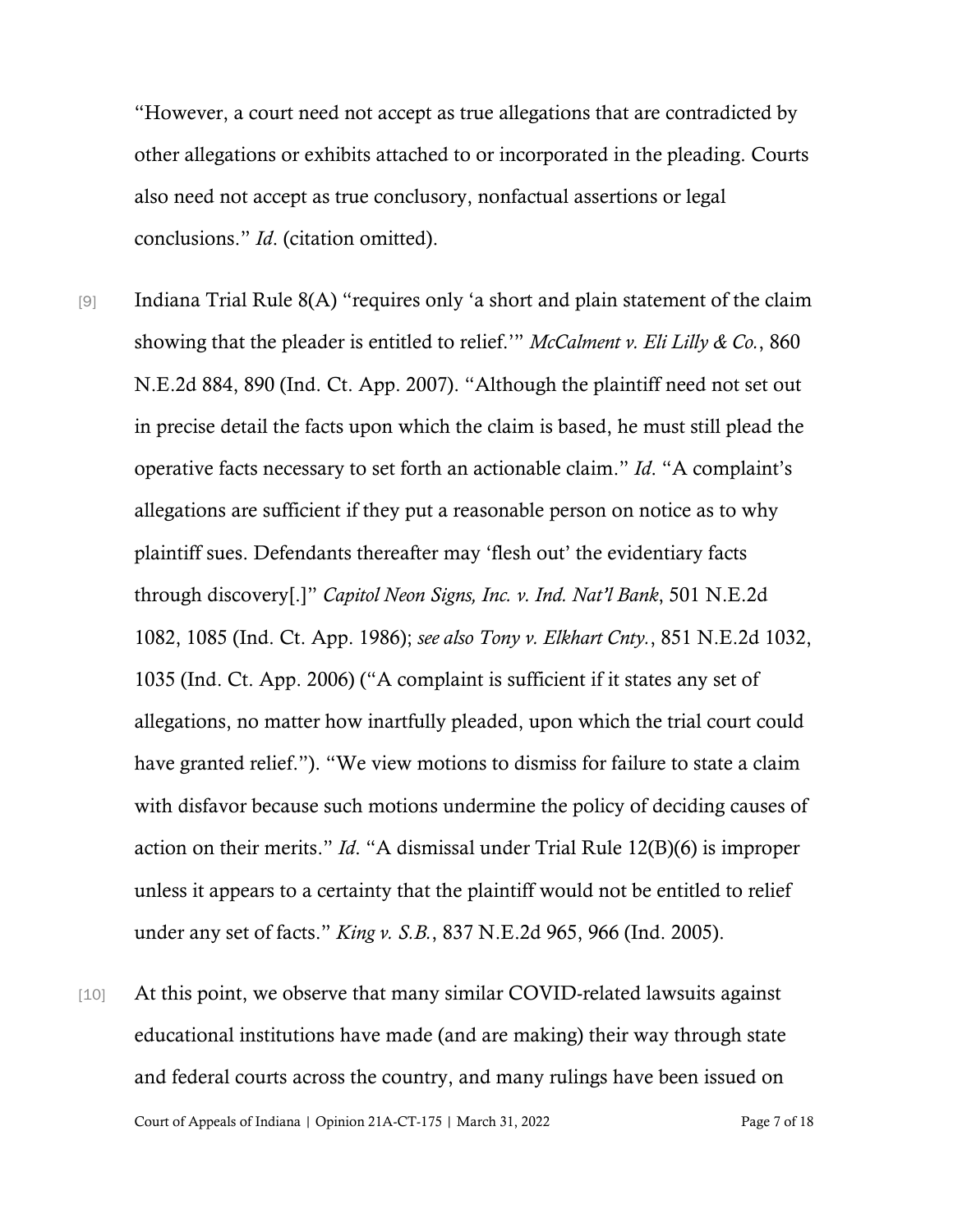motions to dismiss and motions for judgment on the pleadings. As might be expected, the results of those decisions are literally all over the map, contingent on variables such as the nature of the plaintiffs' claims and the institutions' defenses, the procedural posture of each case, the relevant provisions of substantive law, the arguments made (or not made) by the parties before trial courts and appellate courts, and the applicable standard(s) of review. The Universities, the Plaintiffs, and amicus Independent Colleges of Indiana have cited, as persuasive authority, numerous decisions from other jurisdictions that purportedly compel a decision in their favor. Some of those decisions are more pertinent and persuasive than others and thus offer useful guidance, but, for the most part, basic principles of contract law and our well-settled standards of review are sufficient to resolve the issues presented in this appeal.

## Section 1 – The Plaintiffs' complaints sufficiently state claims for breach of implied contract and unjust enrichment regarding tuition and student fees.

[11] As mentioned above, many of the Plaintiffs' claims are premised on a breach of contract. "We have held that '[a]n offer, acceptance, consideration, and a manifestation of mutual assent establish the existence of a contract.'" *Krieg v. Hieber*, 802 N.E.2d 938, 944 n.3 (Ind. Ct. App. 2004) (quoting *Homer v. Burman*, 743 N.E.2d 1144, 1146-47 (Ind. Ct. App. 2001)). "The concept of consideration is often encapsulated by the phrase 'bargained for exchange.'" *Id*. (quoting *DiMizio v. Romo*, 756 N.E.2d 1018, 1022 (Ind. Ct. App. 2001), *trans. denied* (2002)). With respect to mutual assent, we have stated that "[t]he intention of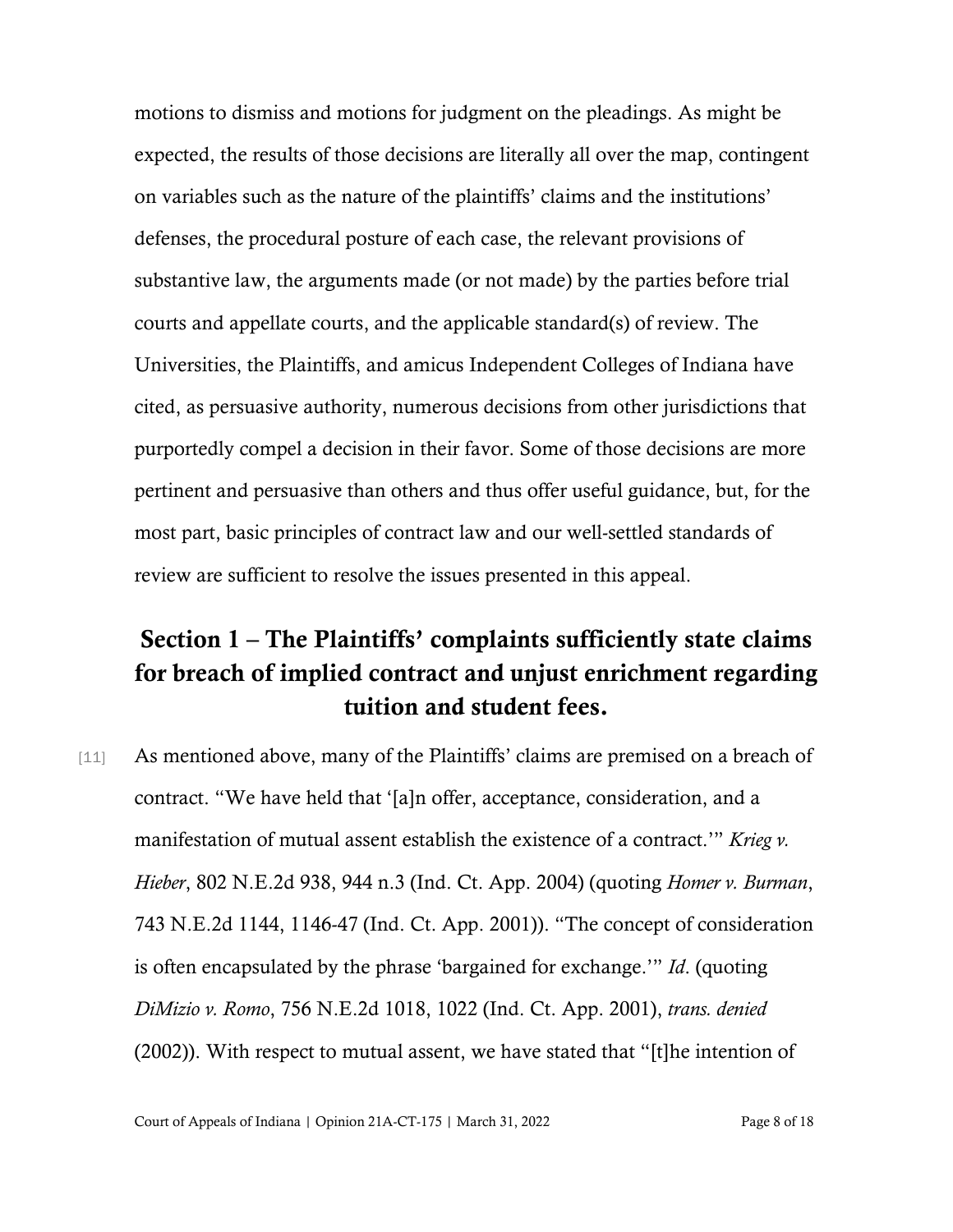the parties is a factual matter to be determined by the fact-finder from all of the circumstances." *Davis v. All American Siding & Windows, Inc.*, 897 N.E.2d 936, 942 (Ind. Ct. App. 2008), *trans. denied* (2009).

- [12] "There are three general types of contracts—express, implied and constructive." *DiMizio*, 756 N.E.2d at 1024. "Express and implied contracts are very similar. They differ only in that an express contract is evidenced by spoken or written words while an implied contract is evidenced by the conduct of the parties." *Id*. (citation omitted). "An implied contract is equally as binding as an express contract." *In re Paternity of P.W.J.*, 846 N.E.2d 752, 760 (Ind. Ct. App. 2006), *clarified on reh'g* 850 N.E.2d 1024. "The final type of contract, a constructive contract, is also known as a quasi-contract or a contract implied at law." *DiMizio*, 756 N.E.2d at 1024. "It is a legal fiction used to refer to a situation where no contract actually exists but where justice nevertheless warrants a recovery under the circumstances as though there had been a promise." *Id*. at 1024-25 (citation and quotation marks omitted). "The issues of unjust enrichment and conferring a benefit arise in the context of a constructive contract." *Id*. at 1025.
- [13] "To recover for a breach of contract, a plaintiff must prove that: (1) a contract existed, (2) the defendant breached the contract, and (3) the plaintiff suffered damage as a result of the defendant's breach." *Collins v. McKinney*, 871 N.E.2d 363, 370 (Ind. Ct. App. 2007). Whether the defendant breached the contract is a question of fact. *Rogier v. Am. Testing & Eng'g Corp.*, 734 N.E.2d 606, 621 (Ind. Ct. App. 2000), *trans. denied* (2001).

Court of Appeals of Indiana | Opinion 21A-CT-175 | March 31, 2022 Page 9 of 18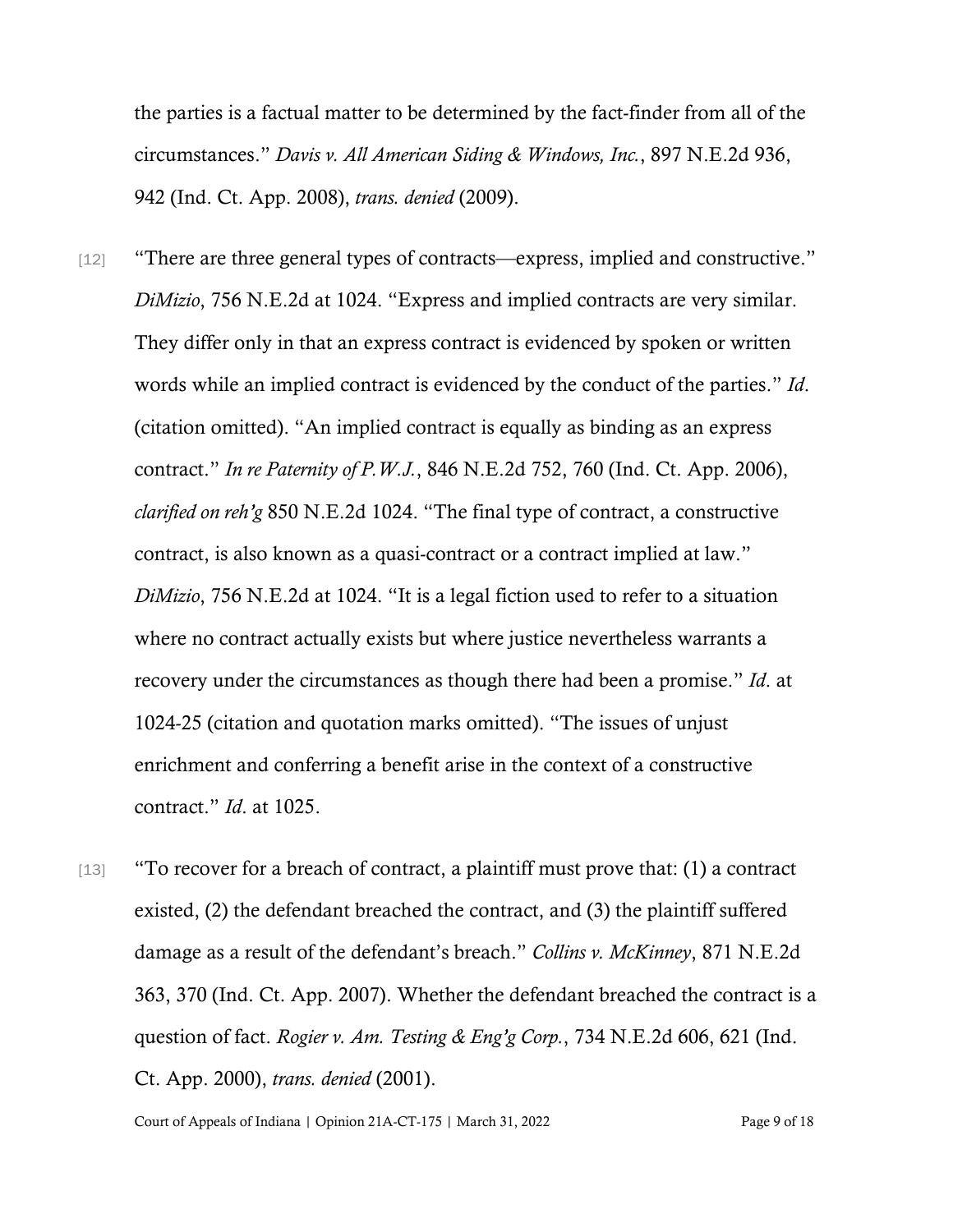- [14] The Universities do not dispute that contractual relationships existed between them and the Plaintiffs: implied contracts with respect to providing the Plaintiffs with educational instruction, services, and activities in exchange for tuition and student fees,<sup>[3](#page-9-0)</sup> and express contracts with respect to providing the Church plaintiffs with housing and meals in exchange for room and board fees, which were governed by written contracts. Unlike defendants in similar cases, the Universities have not made specific arguments regarding specific student fees. *Cf*. *Chong v. Northeastern Univ*., No. 20-10844-RGS, 2020 WL 7338499, at \*4 (D. Mass. Dec. 14, 2020) (distinguishing fees that merely "support" certain facilities from those that allow access or admission to certain facilities or resources). Accordingly, we shall treat tuition and student fees as a package deal from this point forward.
- [15] Regarding the implied contracts, the essence of the Plaintiffs' claims is that the Universities and the Plaintiffs bargained for in-person instruction, services, and activities in exchange for tuition and student fees, and that the Universities breached this agreement by transitioning to online instruction and closing campus facilities, thus depriving the Plaintiffs "of the benefit of the bargain for which they had already paid." Appellants' App. Vol. 3 at 53 (Seslar's

<span id="page-9-0"></span><sup>&</sup>lt;sup>3</sup> The Universities correctly observe that the Plaintiffs have not "allege[d] an express contract term requiring in-person education[.]" Appellants' Br. at 26.

Court of Appeals of Indiana | Opinion 21A-CT-175 | March 31, 2022 Page 10 of 18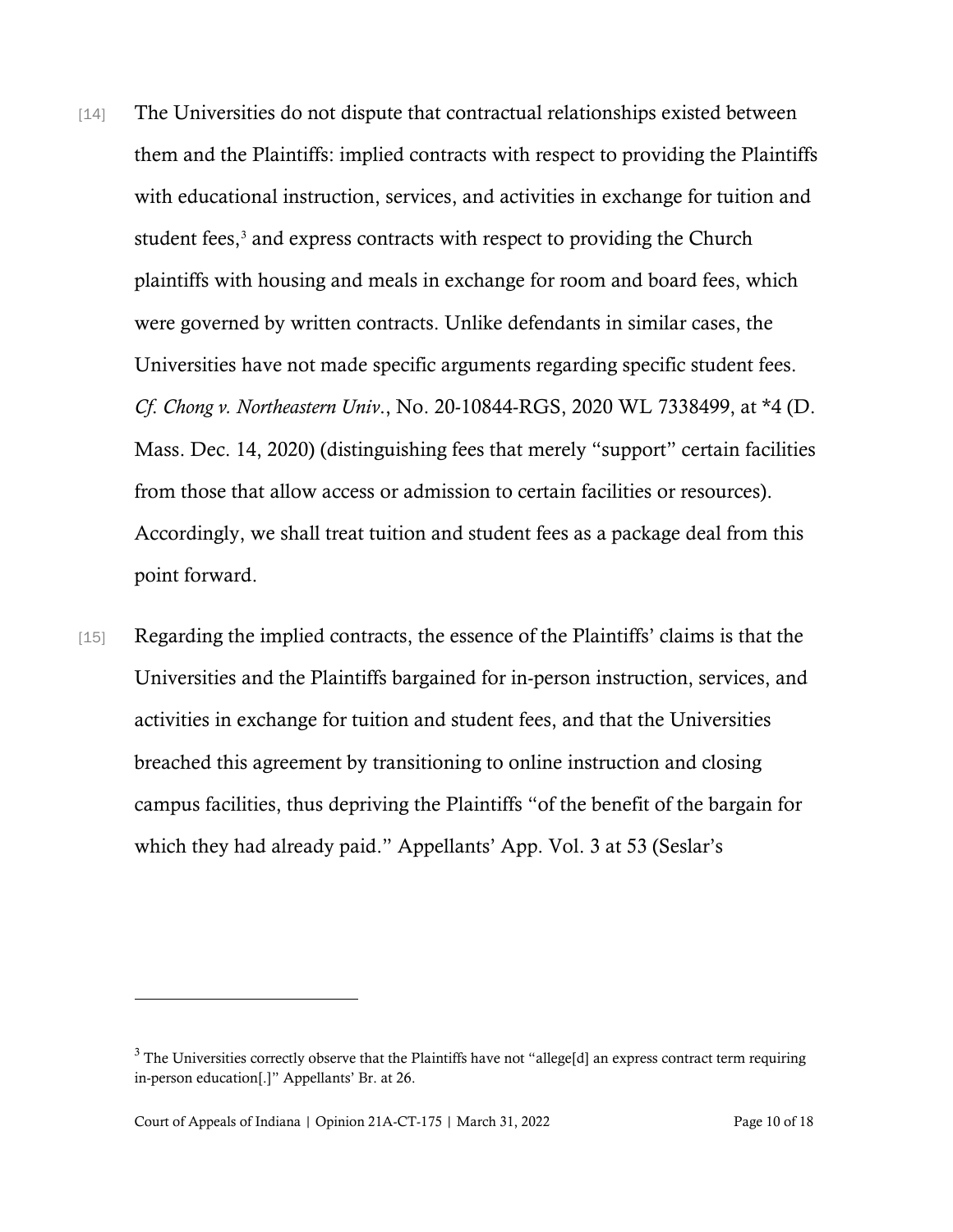complaint). [4](#page-10-0) In their complaints, the Plaintiffs relied on statements on the Universities' websites and in the Universities' marketing materials, handbooks, course catalogs, and syllabi<sup>[5](#page-10-1)</sup> in alleging that the Universities impliedly promised to provide in-person instruction, services, and activities.[6](#page-10-2) *See, e.g.*, Appellants' App. Vol. 2 at 34-38 (mentioning IU's on-campus amenities, as well as references in IU's "Code of Student Rights, Responsibilities, & Conduct" to "classrooms, laboratories, libraries, and studios" being "the essential learning environments of the university" and students having the right of "access to faculty, academic technology, classrooms, libraries, presentations, and other

<span id="page-10-0"></span><sup>&</sup>lt;sup>4</sup> We reject the Universities' assertion that the Plaintiffs' claims sound in educational malpractice, which is not a recognized tort in Indiana. The Church plaintiffs' complaint comes the closest to making such a claim, *e.g.*, Appellants' App. Vol. 4 at 38 ("Church's online classes are not commensurate with the same courses being taught in-person."), but at bottom it alleges that they did not receive the benefit of their bargain with Purdue for in-person education, services, and activities. We also reject the Universities' assertion that the Plaintiffs are required to allege and prove that the Universities acted in bad faith. Students must prove bad faith in breach-of-contract cases involving matters of academic discipline and academic achievement, in which courts have traditionally granted universities deference, *Amaya v. Brater*, 981 N.E.2d 1235, 1240 (Ind. Ct. App. 2013) (citing *Gordon v. Purdue Univ.*, 862 N.E.2d 1244, 1251 (Ind. Ct. App. 2007)), *trans. denied*, but the Universities cite no precedent requiring proof of bad faith in breach-of-contract cases involving the provision of goods and services in an academic setting. *Cf. Old Nat'l Bank v. Kelly*, 31 N.E.3d 522, 531 (Ind. Ct. App. 2015) ("Indiana law does not impose a generalized duty of good faith and fair dealing on every contract; the recognition of an implied covenant is generally limited to employment contracts and insurance contracts."), *trans. denied*; *Kashmiri v. Regents of Univ. of Cal.*, 67 Cal. Rptr. 3d 635, 647 (Cal. Ct. App. 2007) (citations omitted) ("Courts have applied contract law flexibly to actions involving academic and disciplinary decisions by educational institutions because of the lack of a satisfactory standard of care by which to evaluate these decisions. Courts also have been reluctant to apply contract law to general promises or expectations. Courts have, however, not been hesitant to apply contract law when the educational institution makes a specific promise to provide an educational service, such as a failure to offer any classes or a failure to deliver a promised number of hours of instruction."), *rev. denied* (2008).

<span id="page-10-1"></span> $^5$  Links to these documents are found in the Plaintiffs' complaints. Unfortunately, the drafters of the  $\,$ complaints did not use archived links, so readers are unable to view the documents in their original form, if at all.

<span id="page-10-2"></span> $6$  The Universities note that the "Plaintiffs have not identified a promise to educate in-person in the midst of a pandemic, including when such instruction would have been illegal[,]" Appellants' Br. at 26, but then they devote a significant portion of their brief to setting up and knocking down this straw man.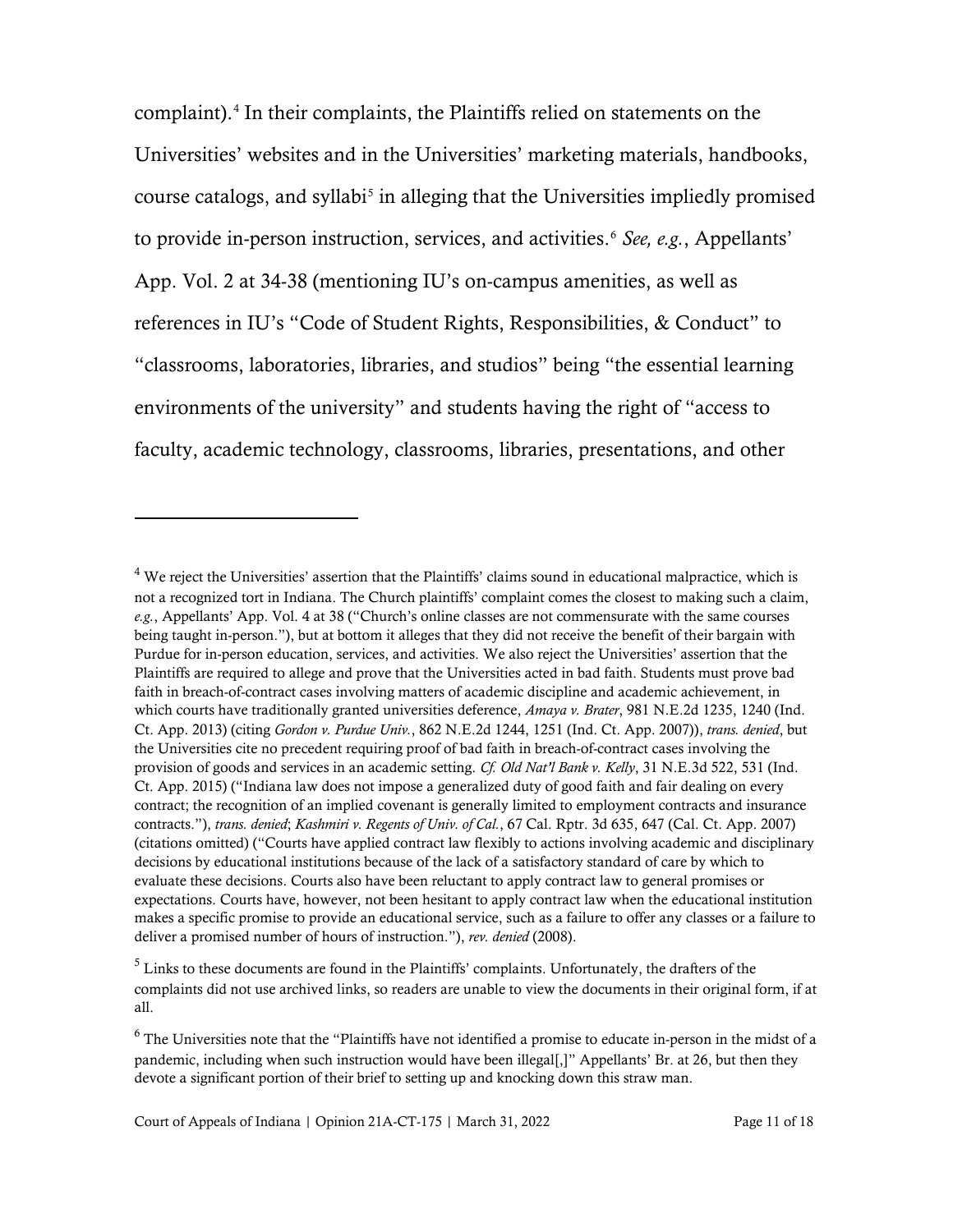resources necessary for the learning process."); Appellants' App. Vol. 3 at 48-53 (mentioning Purdue's on-campus amenities, including "well-equipped classrooms, impressive research labs, [and] first-rate student housing"). The Plaintiffs also relied on the existence of the Universities' online degree programs, which are marketed separately from and priced "substantially less than" their on-campus degree programs. Appellants' App. Vol. 4 at 46 (alleging that Purdue accounting or business administration degree cost approximately \$50,000 less for out-of-state residents in online program); Appellants' App. Vol. 2 at 31-32 (alleging that IU informatics degree cost over \$13,000 less for resident students in online program). Additionally, the Plaintiffs relied on the parties' prior course of conduct during the 2020 spring semester. *See* Appellants' App. Vol. 2 at 38-39 ("That [IU] offered to provide, and [Spiegel] expected to receive, instruction on the physical campus is further evidenced by the parties' prior course of conduct[,]" i.e., "students attended physical classrooms to receive in-person instruction, and [IU] provided such in-person instruction"); Appellants' App. Vol. 3 at 52 (same regarding Purdue); *see also DiMizio*, 756 N.E.2d at 1024 (stating that implied contract is evidenced by parties' conduct).

[16] Drawing every reasonable inference in favor of the Plaintiffs, as we must, we conclude that these and similar additional factual allegations in the Plaintiffs' complaints, which must be accepted as true, are sufficient to state a claim that the Universities "intended to bind themselves to providing in-person education in exchange for retaining Plaintiffs' entire tuition payments for traditional oncampus degree programs." *Shaffer v. George Washington Univ.*, Nos. 21-7040 &

Court of Appeals of Indiana | Opinion 21A-CT-175 | March 31, 2022 Page 12 of 18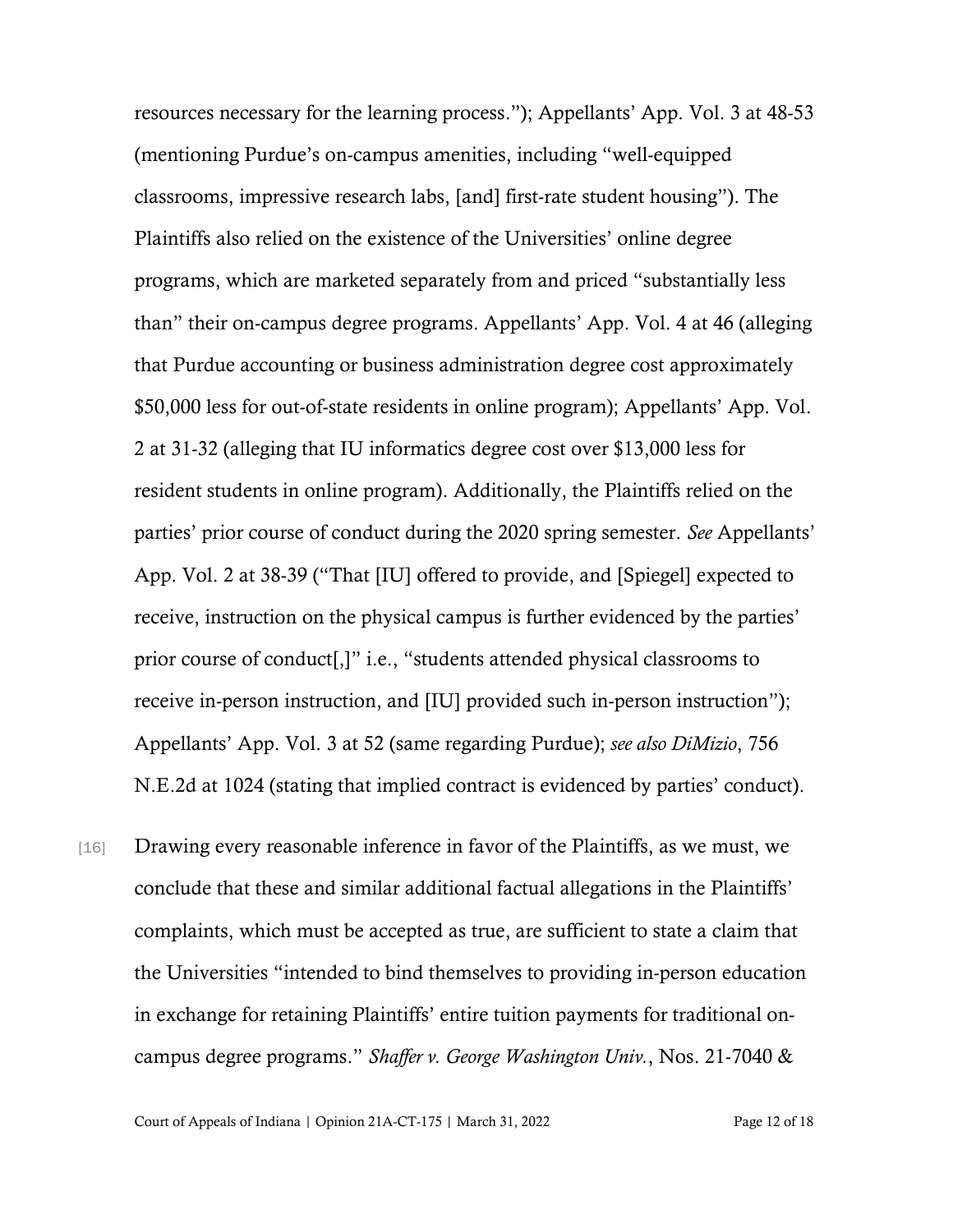21-7064, 2022 WL 678086, at \*5 (D.C. Cir. Mar. 8, 2022) (quotation marks omitted) (reversing dismissal of students' complaints raising similar allegations regarding breach of implied contract for payment of tuition for in-person instruction). [7](#page-12-0) We reach the same conclusion with respect to the student fees, which are barely mentioned in the Universities' brief.<sup>[8](#page-12-1)</sup> The terms of the implied contracts and the parties' intentions can be fleshed out in discovery. *Capitol Neon Signs*, 501 N.E.2d at 1085; *City of Indpls. v. Twin Lakes Enters., Inc.*, 568 N.E.2d 1073, 1079 (Ind. Ct. App. 1991); *Davis*, 897 N.E.2d at 942. [9](#page-12-2)

[17] The complaints also sufficiently allege that the Universities breached the implied contracts by transitioning to online instruction and closing campus facilities, and that the Plaintiffs suffered damages as a result, i.e., "they were deprived of the value of the benefits, services and/or programs for which they

<span id="page-12-0"></span><sup>7</sup> *Shaffer* reversed in pertinent part two cases that are cited repeatedly in the Universities' brief: *Shaffer v. George Washington University*, No. 20-1145, 2021 WL 1124607 (D.D.C. Mar. 24, 2021), and *Crawford v. Presidents & Directors of Georgetown College*, 537 F. Supp. 3d 8 (D.D.C. 2021). On March 16, 2022, the Universities submitted *Shaffer* as additional authority pursuant to Indiana Appellate Rule 48. We became aware of *Shaffer* on March 8, but we nevertheless commend counsel for fulfilling their duty of candor toward this tribunal.

<span id="page-12-1"></span><sup>8</sup> We note that the *Shaffer* court persuasively rejected a reservation-of-rights argument made by the universities in that case that is similar to one made by the Universities in this case. Because the Universities' argument appears in a footnote in their brief, we decline to address it further.

<span id="page-12-2"></span> $9$  We acknowledge the Universities' argument that some of the Plaintiffs' allegations contain marketing statements that are insufficient to create a contractual promise of in-person instruction. *See, e.g.*, Appellants' App. Vol. 2 at 33 (mentioning IU's landscape, architecture, and landmarks); Appellants' App. Vol. 3 at 50 (mentioning Purdue's cultural attractions). But the Plaintiffs' breach-of-contract claims are based on more than mere puffery, and, considered as a whole, they are sufficient to allege an implied promise of in-person instruction.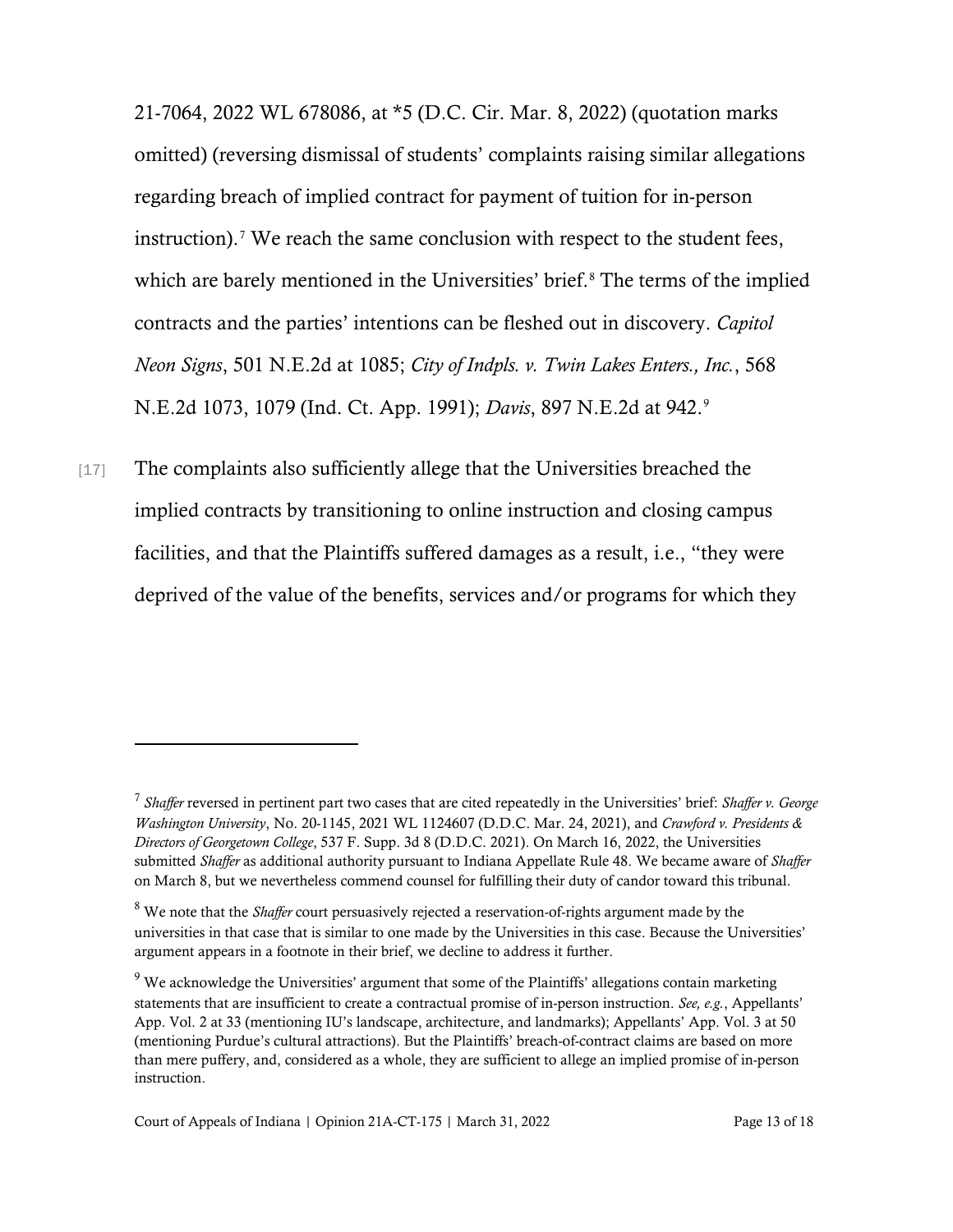paid," as the Plaintiffs succinctly put it. Appellees' Br. at 39. [10](#page-13-0) The Universities contend that the governor's executive orders made it legally impossible for them to fulfill their end of any bargain for in-person instruction, but assessing the viability of this affirmative defense is premature at this stage of the proceedings. If indeed the executive orders discharged the Universities' duty to perform their obligations under the contract, then "claims for unjust enrichment may lie." *Shaffer*, 2022 WL 678086, at \*9 (quoting Restatement (Third) of Restitution and Unjust Enrichment § 34(1) ("A person who renders performance under a contract that is subject to avoidance by reason of mistake or supervening change of circumstances has a claim in restitution to recover the performance or its value, as necessary to prevent unjust enrichment.") and Restatement (Second) of Contracts § 272 cmt. b (discussing availability of restitution where party whose duty was "discharged because of impracticability of performance" already "received some of the other party's performance")); *see also DiMizio*, 756 N.E.2d at 1025 ("Unjust enrichment operates when there is no governing contract."). [11](#page-13-1) Based on the foregoing, we affirm the denial of IU's motion for judgment on the pleadings in Spiegel's case and the denial of Purdue's motions to dismiss Seslar's and the Church plaintiffs' claims for breach of implied

<span id="page-13-0"></span> $10$  The Universities assert that the Plaintiffs' alleged damages are too speculative, but this assertion is premised on their unsuccessful argument that the Plaintiffs' claims sound in educational malpractice. In any event, we reiterate that at the pleadings stage, "we do not test the sufficiency of the facts alleged with regards to their adequacy to provide recovery[.]" *Shi*, 921 N.E.2d at 37.

<span id="page-13-1"></span><sup>&</sup>lt;sup>11</sup> The Universities do not challenge the substance of the Plaintiffs' unjust-enrichment claims, other than to note that such claims "are not available when the subject matter of those claims is governed by an enforceable contract." Appellants' Br. at 51 (citing *DiMizio*, 756 N.E.2d at 1024-25).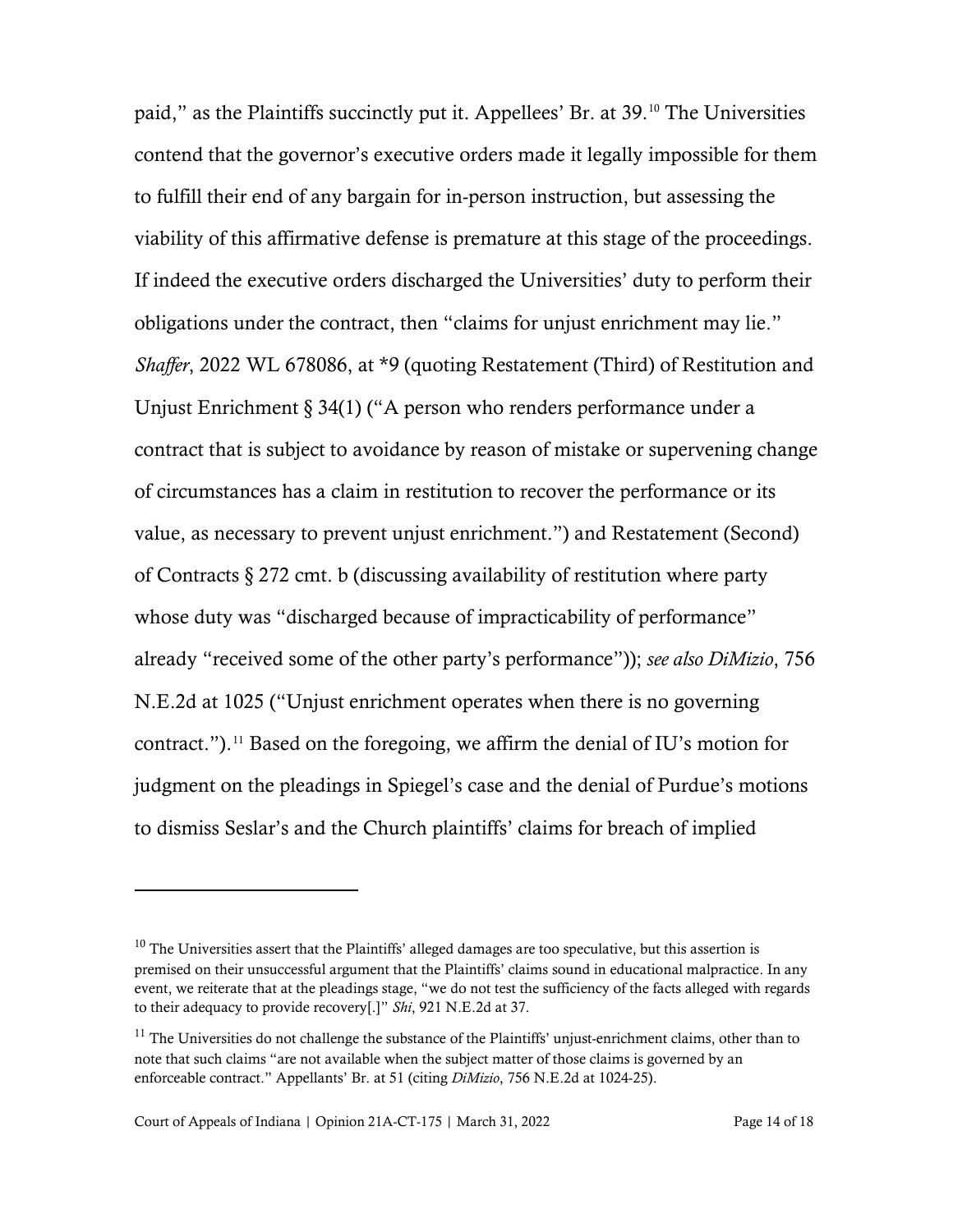contract and unjust enrichment regarding the payment of tuition and student fees.

## Section 2 – The Church plaintiffs' complaint sufficiently states claims for breach of express contract regarding room and board fees.

- [18] The Church plaintiffs each signed a written "Residence Hall Contract," which states that in exchange for "payment of assessed rates[,]" Purdue agreed to provide housing and a meal plan for the 2019-2020 academic year, except during specified vacations "or in the event an emergency is declared by the University." Appellants' App. Vol. 4 at 64. Participation in a meal plan is a condition of the contract, except for students assigned to certain residence halls, and students could choose from a variety of meal plans. In their complaint, the Church plaintiffs alleged that they moved out of on-campus housing in March 2020 at Purdue's behest and did not return. They further alleged that Purdue breached the contract by not providing housing or meals for the rest of the semester, and they requested prorated refunds as damages.
- [19] On appeal, Purdue argues that the Church plaintiffs' allegations are undermined by their own admissions elsewhere in their complaint that "some University housing would remain open for students who needed to remain on campus" and that "food options on campus would be continued." Appellants'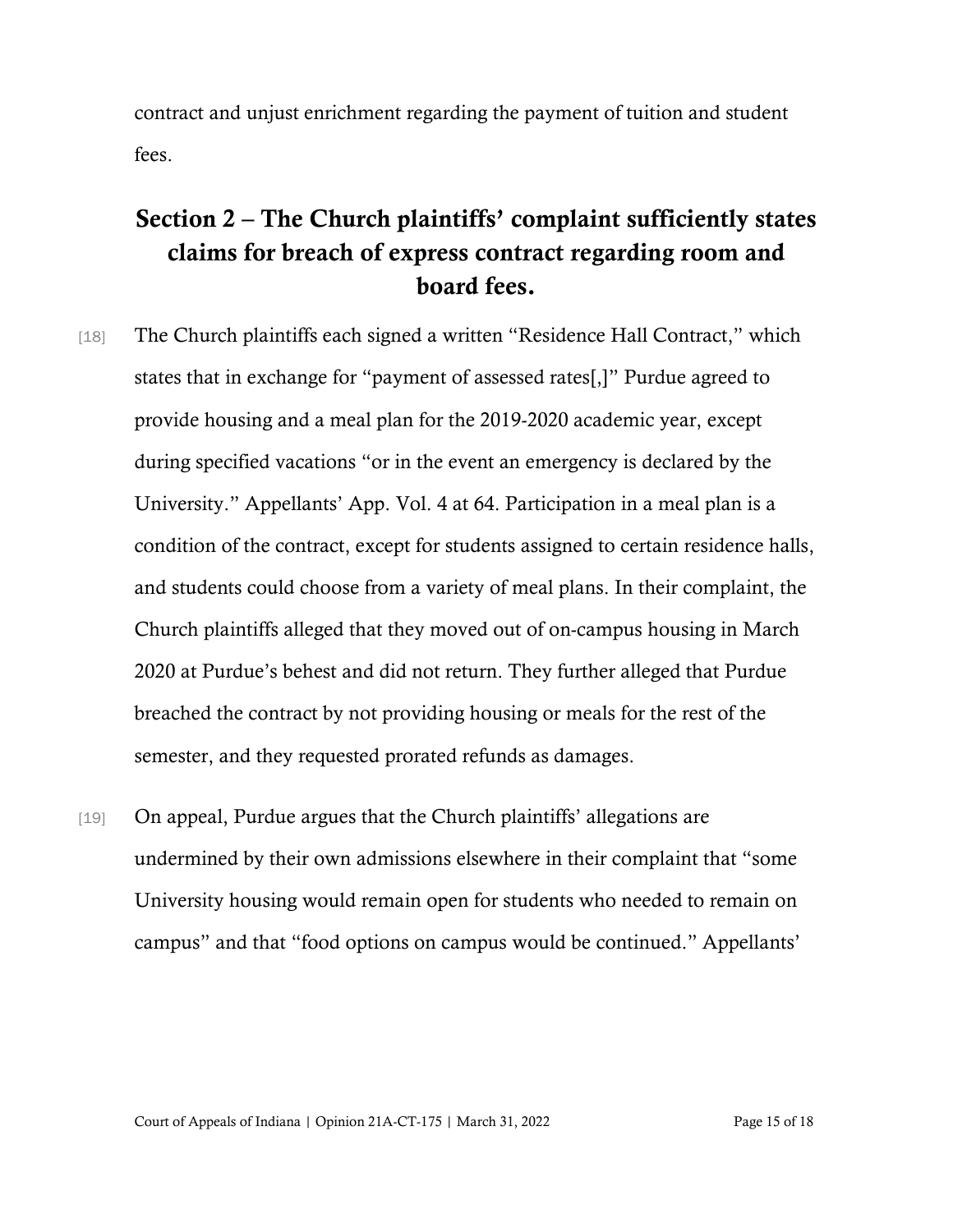Br. at 49 (quoting Appellants' App. Vol. 4 at 43).<sup>[12](#page-15-0)</sup> But in the very same paragraph of the complaint, the Church plaintiffs alleged that Purdue announced that "only students with extenuating circumstances would be permitted to remain in on-campus housing" and that on-campus food options "would be continued *on a very limited basis*." Appellants' App. Vol. 4 at 43 (emphasis added). There is no indication that the Church plaintiffs were among those students with "extenuating circumstances," and it is up to the trier of fact to determine whether offering "very limited" dining options was a breach of the parties' contracts.[13](#page-15-1) *Rogier*, 734 N.E.2d at 621. In sum, we conclude that the Church plaintiffs' complaint sufficiently states claims for breach of express contract regarding room and board fees, and therefore we affirm the denial of Purdue's motion to dismiss those claims.<sup>[14](#page-15-2)</sup>

<span id="page-15-0"></span> $12$  Purdue does not mention the contract's "emergency" provision.

<span id="page-15-1"></span><sup>&</sup>lt;sup>13</sup> See Appellants' App. Vol. 4 at 65 ("Students can choose from the 8-, 13-, Flex Unlimited 250, or Flex Unlimited 500 traditional meal plans. 8 or 13 meal swipes will be loaded each week for the 8- and 13- meal plans to use in any Purdue Dining & Catering location that accepts meal swipes. Meal swipes on the 8- and 13- meal plans must be used during the week in which they are valid or they will expire. Meal swipes in the Flex Unlimited Plans may be used without limit in the All-You-Care-To-Eat locations; in addition, swipes may be used up to 8 times per week in any of the PURDUE DINING QUICKLY (PDQ) swipe locations. PDQ meal swipes on unlimited meal plans must be used during the week in which they are valid or they will expire. Both the Flex Unlimited 250 and 500 meal plans include 8 guest meal swipes per semester that expire at the end of the contract."). It is also up to the trier of fact to determine whether the parties entered into a novation, as Purdue claims in a footnote in the Universities' brief. *See Rose Acre Farms, Inc. v. Cone*, 492 N.E.2d 61, 68 (Ind. Ct. App. 1986) ("A novation is a new contract made with the intent to extinguish one already in existence, and it contains four essential elements: (1) an existing and valid contract; (2) all parties must agree to the new contract; (3) the new contract must be valid; (4) the new contract must extinguish the old one."), *trans. denied*.

<span id="page-15-2"></span><sup>&</sup>lt;sup>14</sup> As noted above, the Church plaintiffs did not appeal the dismissal of their unjust-enrichment claims regarding room and board fees, which *Shaffer* suggests might have been viable if it was legally impossible for Purdue to discharge its obligations under the contracts.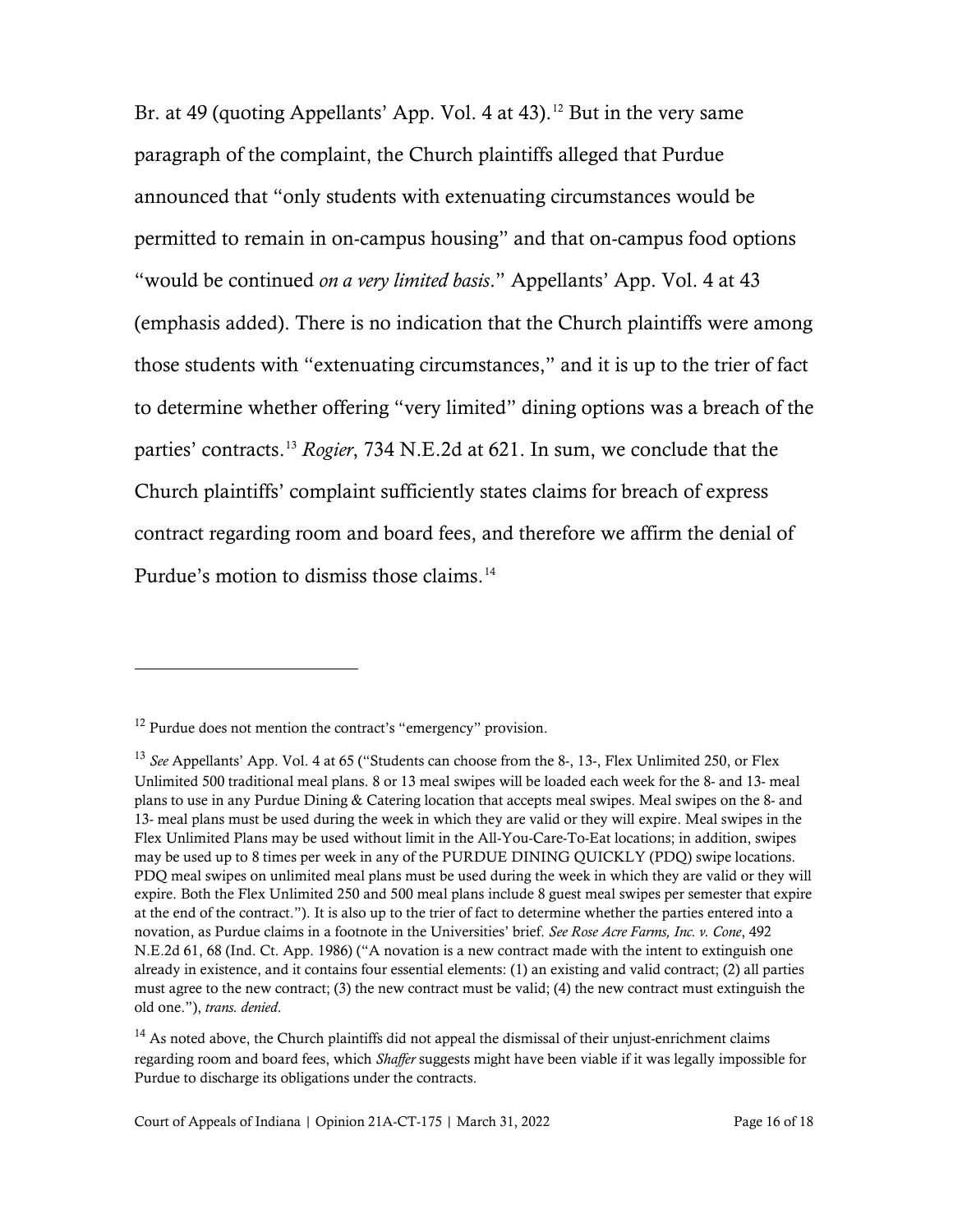## Section 3 – We decline to address the enforceability of Public Law 166-2021 for the first time on appeal.

- [20] In April 2021, after the trial courts in this case issued their rulings and after the Universities filed a motion with this Court for consideration of their interlocutory appeals, the Indiana General Assembly enacted and Governor Holcomb signed Public Law 166-2021, which was made retroactive to March 1, 2020. Section 13 of the law, now codified at Indiana Code Section 34-12-5-7, provides that "[a] claimant may not bring, and a court may not certify, a class action lawsuit against a covered entity [i.e., the Universities] for loss or damages arising from COVID-19 in a contract, implied contract, quasi-contract, or unjust enrichment claim." The Universities and the amicus ask us to consider the enforceability of this statute as a court of first instance, citing the "overwhelming interest of judicial efficiency[.]" Appellants' Br. at 55.
- [21] We decline their invitation. It is well settled that a party may not raise an issue for the first time on appeal. *Ball v. Jones*, 52 N.E.3d 813, 819 (Ind. Ct. App. 2016). It is also well settled that "an interlocutory appeal raises every issue presented by the order that is the subject of the appeal." *Tom-Wat, Inc. v. Fink*, 741 N.E.2d 343, 346 (Ind. 2001). Here, the issues presented by the trial court's orders are whether the Plaintiffs' complaints sufficiently state claims for breach of contract and unjust enrichment, not whether Public Law 166-2021 precludes the Plaintiffs from litigating their claims on a class basis. This issue was raised before the trial court in a similar case involving Ball State University, which is represented by the Universities' counsel; after a hearing, the court ruled in Ball